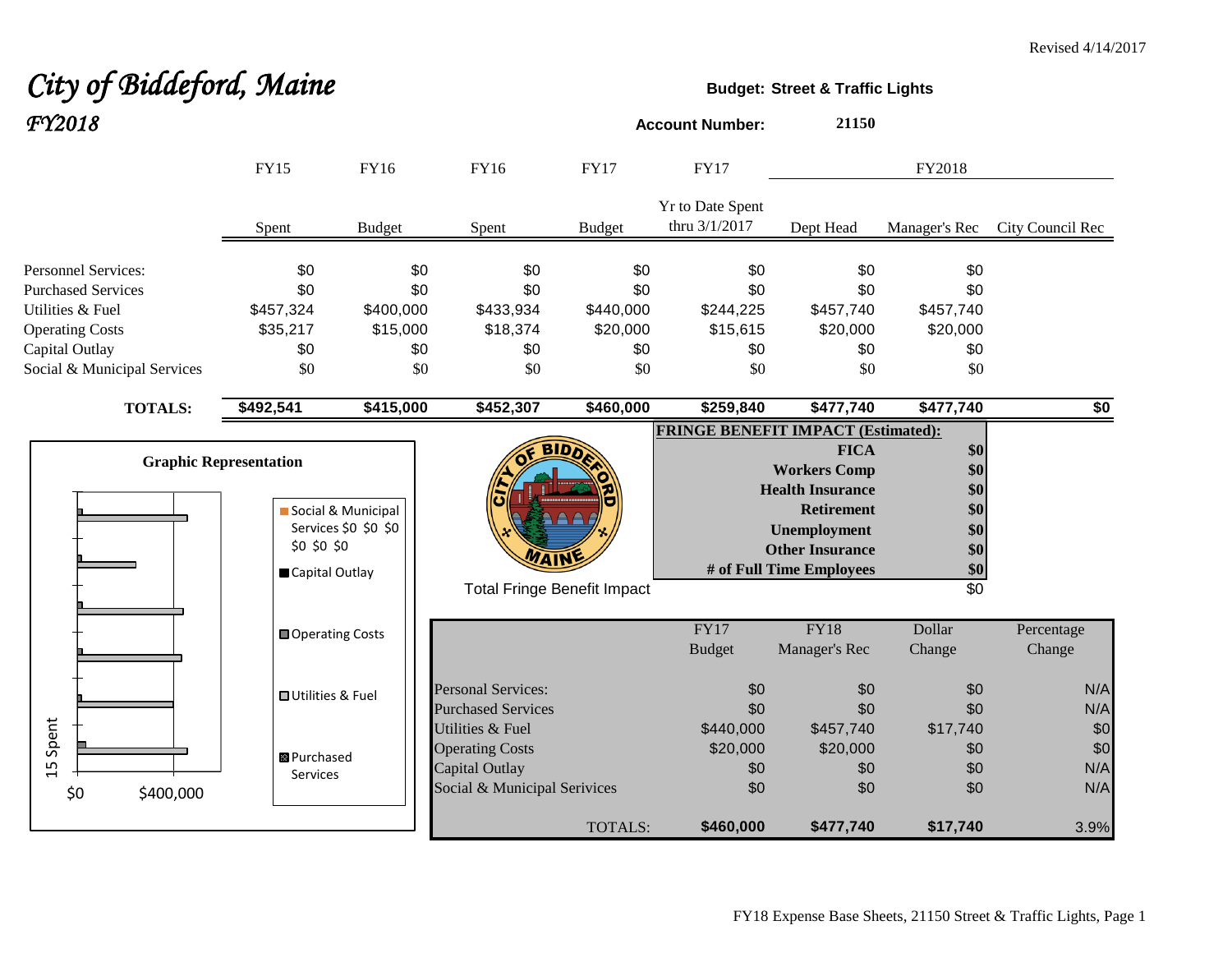## FY2018 Utilities & Fuel

| Account       |                                     | <b>FY15</b> | FY16          | <b>FY16</b> | <b>FY17</b>   | <b>FY17</b>             | <b>FY2018</b> |           |
|---------------|-------------------------------------|-------------|---------------|-------------|---------------|-------------------------|---------------|-----------|
| Number        | Description                         | Spent       | <b>Budget</b> | Spent       | <b>Budget</b> | <b>Yr to Date Spent</b> | Dept Head     | Mgr's Rec |
|               | 60400 Electricity Expense           | \$457,324   | \$400,000     | \$433,934   | \$440,000     | \$244,225               | \$457,740     | \$457,740 |
| Totals        |                                     | \$457,324   | \$400,000     | \$433,934   | \$440,000     | \$244,225               | \$457,740     | \$457,740 |
|               | <b>FY2018 Other Operating Costs</b> |             |               |             |               |                         |               |           |
| Account       |                                     | <b>FY15</b> | FY16          | <b>FY16</b> | <b>FY17</b>   | <b>FY17</b>             | FY2018        |           |
| Number        | Description                         | Spent       | <b>Budget</b> | Spent       | <b>Budget</b> | <b>Yr to Date Spent</b> | Dept Head     | Mgr's Rec |
|               | 60452 Operating Equip Repair Exp    | \$35,217    | \$15,000      | \$18,374    | \$20,000      | \$15,615                | \$20,000      | \$20,000  |
| <b>Totals</b> |                                     | \$35,217    | \$15,000      | \$18,374    | \$20,000      | \$15,615                | \$20,000      | \$20,000  |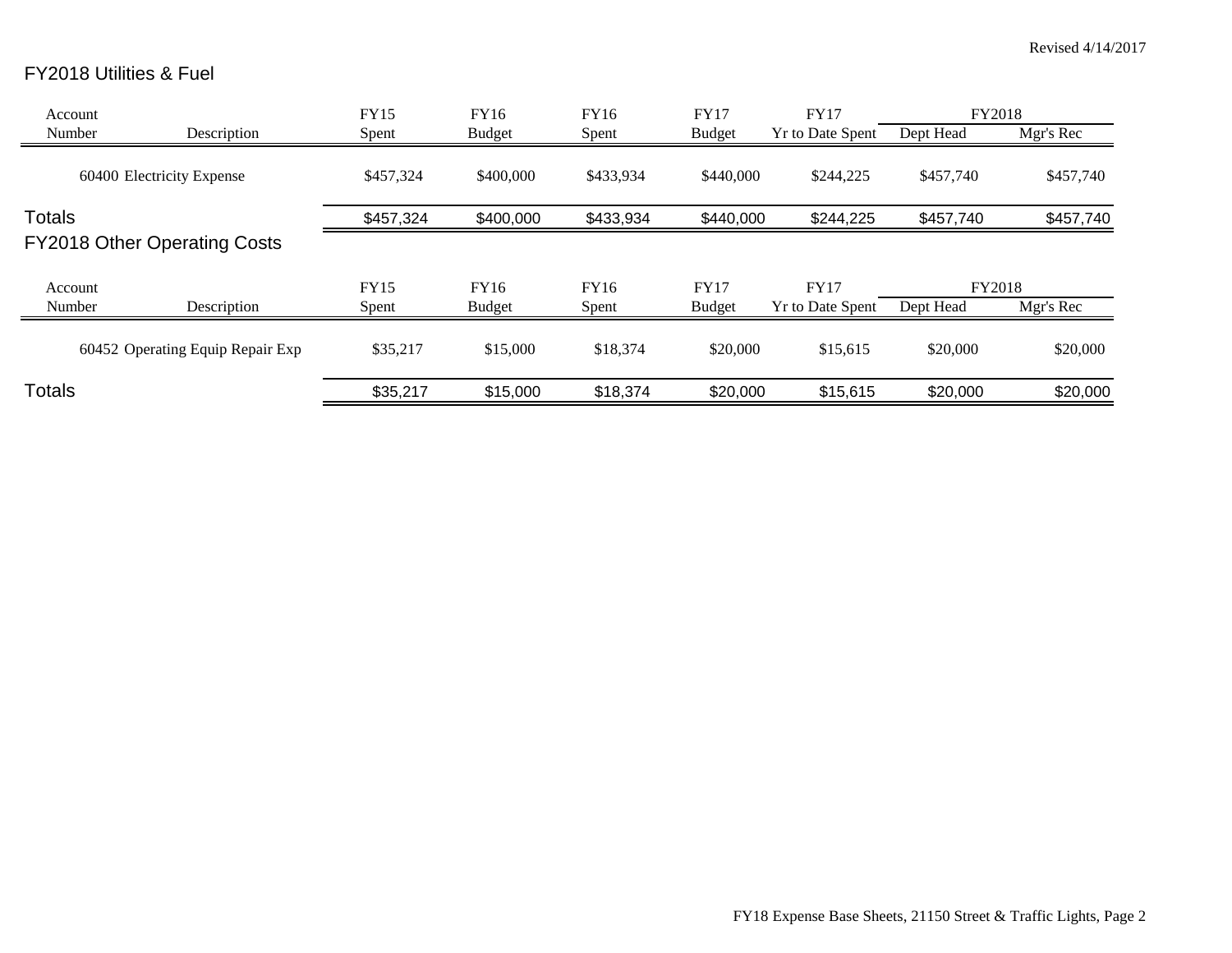

## **Fiscal Year 2018 Budget Request**

April 14, 2017 **Department:** Street & Traffic Lights

Account Title: Electricity Expense

Department Number: 21150 21150 Account Number: 60400

| FY2015       | FY 2016       | FY 2016      | FY 2017       | FY 2017       |
|--------------|---------------|--------------|---------------|---------------|
| Actual       | <b>Budget</b> | Actual       | <b>Budget</b> | Est. Expended |
|              |               |              |               |               |
| \$457,324.05 | \$400,000.00  | \$433,933.59 | \$440,000.00  | \$440,000.00  |

| FY-2018       | Department | City Mgr       | Council | Increase    |
|---------------|------------|----------------|---------|-------------|
|               | Reauest    | Recommendation | Action  | (Decrease)  |
| <b>Budget</b> | 457,740.00 | \$457,740.00   |         | \$17,740.00 |

**Support for Budget Request:** Provide justification for the budget request using as much detail as possible to support it. Examples of acceptable support include unit costs, quantity estimates, price quotes, etc. Requests based solely on a percentage increase above the previous budget will not be accepted. Use additional sheets if necessary.

| Street lights      | CMP, ave<br>Constellation, ave | $12 \; \text{S}$<br>$12 \; \text{S}$ |          | 29,300.00<br>7,350.00    | -S | 351,600.00<br>88,200.00 |
|--------------------|--------------------------------|--------------------------------------|----------|--------------------------|----|-------------------------|
| Traffic lights, 20 | CMP, ave                       | $12 \; \text{S}$<br>$12 \;$ \$       |          | 850.00 \$<br>$520.00$ \$ |    | 10,200.00<br>6,240.00   |
| Holiday lights     | Constellation                  |                                      | $1\,$ \$ | $1,500.00$ \$            |    | 1,500.00                |
|                    |                                |                                      |          |                          |    | 457,740.00              |

*Plan under review for replacing all street lights with LEDs. Conversion will use savings to finance the project therefore even though there will be equipment savings, and savings in electicity supply and delivery, the budget equipment lease savings will be offset by the finance payment. Estimating savings is premature until the audit is complete and there is a descision to move forward. Audit planned for Spring 2017.*